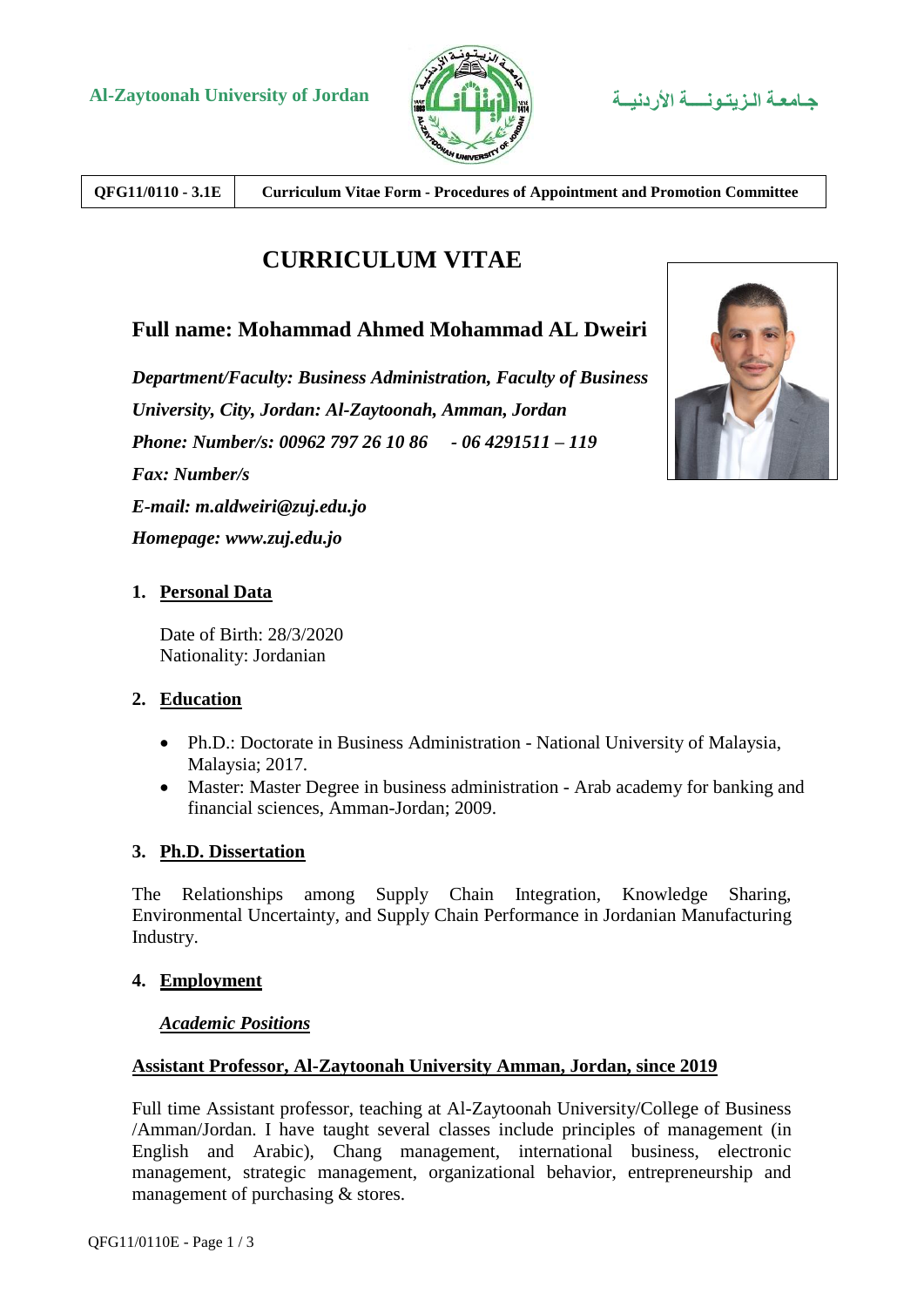



**QFG11/0110 - 3.1E Curriculum Vitae Form - Procedures of Appointment and Promotion Committee**

#### **Research assistant, since 1/4/2013 till 31/5/2017**

National University of Malaysia, Malaysia.

A team member of Professor Fazli Idris research group in the field of operations management (innovation, knowledge sharing and their influence on integration and performance on strategic level). My work involved the investigating the role of business processes innovation and other factors on the organizational performance, and analyzing the data for the group using Smart PLS.

#### *Administrative Positions*

**General Manager and Co-Owner**, since 2003.

Arab Security & Protection Establishment; Amman – Jordan.

**Founder | Co-Owner**, 2005 – 2010.

Omni-group; Amman – Jordan.

#### **5. Research Interests**

Supply Chain Management, Knowledge Management.

#### **Teaching Experience**

- *Undergraduate Courses*
	- 1- Principles of Management, 1& 2 (in English and Arabic),
	- 2- Chang Management,
	- 3- International Business Management,
	- 4- Electronic Management,
	- 5- Strategic Management,
	- 6- Organizational Behavior,
	- 7- Entrepreneurship and,
	- 8- Management of Purchasing & Stores.

#### **6. Professional and Scientific Meetings**

- Train of Trains, Al-Zaytoonah University.
- SPSS- Workshop, GSB-UKM
- Workshop on Literature Review & Qualitative Data Analysis, GSB-UKM.
- Innovation Management & Technopreneurship Workshop, "Sharing Session", GSB-UKM.
- Rebuilding a Business: Challenging Convention and Changing Mindsets, GSB-UKM.